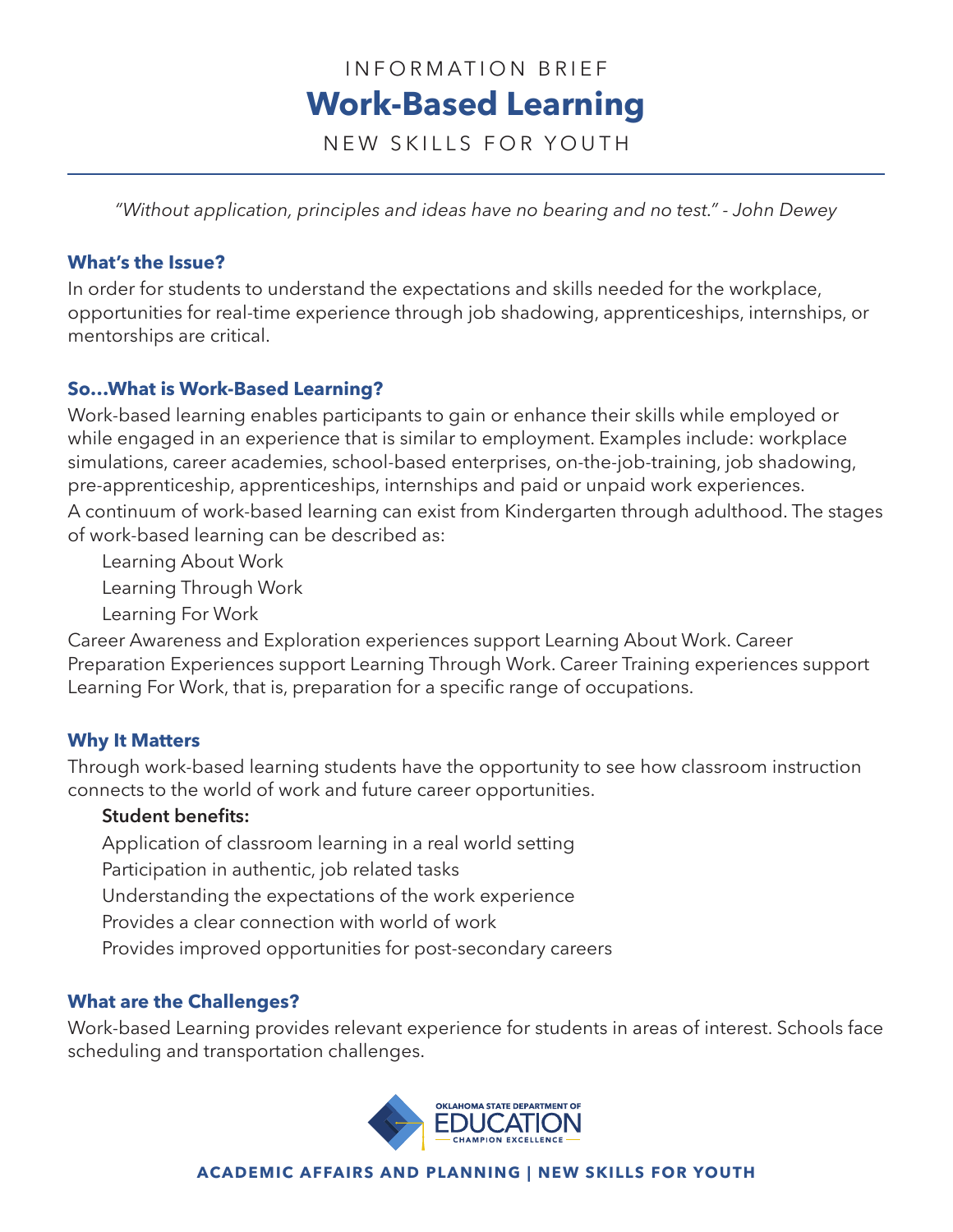#### **Recommended Actions You Can Take**

Like many Career Pathways initiatives across the state of Oklahoma, there are "pockets of success" in which districts are already implementing innovative strategies. Oklahoma City Public Schools implemented the National Academy Foundation program which includes high school internship opportunities. Union Public Schools Career Connect program provides Service Learning and Internship opportunities. Hilldale Public Schools provides an internship program for high school seniors. Information and Elevate video may be found on the New Skills for Youth Webpage: http://www.sde.ok.gov/sde/new-skills-classroom

#### **Oklahoma City Public Schools (OKCPS) Career Academies –**

*Building Oklahoma City's Workforce One Child at a Time*

Career academies increase the engagement of high schools students and provide a way for those beyond the wall of the school to enhance students' educational experiences. National Academy Foundation (NAF) academies succeed with the investment of schools, students, businesses, and community leaders who believe young people deserve a high return on their education. OKCPS chose involvement with a NAF academy because we:

- Care about the quality of education and opportunities available to young people;
- Seek a meaningful connection with future generations of professionals; and
- Recognize that a high school diploma is not enough to assure a young person's success in college or in the workplace.

Schools, communities, and business can do more to help young people excel. All reap the rewards that come with fidelity to the Career Academy National Standards of Practice and the NAF model.

#### **Union Public Schools' Career Connect program provides Service Learning Program including opportunities for internships.**

Students can use 1-2 elective class periods a day to perform community service or unpaid job shadowing in the community. Union currently has students placed in dental offices, veterinarian hospitals, Union schools, and with numerous other business partners throughout the community. Under our Service Learning program, students leave campus two hours a day to receive specialized training. Union Public Schools currently has an Automotive Mechanic Internship with the City of Tulsa and a Manuafacturing agreement with APSCO/BAMA/EPSCO LLC. This is an actual class which serves 6-15 students and in most cases will have credentials associated with it through Tulsa Tech, TCC, or special certification organizations. www.unionps. org/union-career-connect

#### **Hilldale Public Schools Internship Program**

This internship program began in January 2017 for high school seniors. Seniors work in an area of interest during the school day and receive elective credit. It is an educational opportunity to give students a brief taste of different jobs and work settings. Students complete academic work during their internship including a weekly journal and an end-of-the-year project. Students also receive reviews from their business supervisor.



**ACADEMIC AFFAIRS AND PLANNING | NEW SKILLS FOR YOUTH**